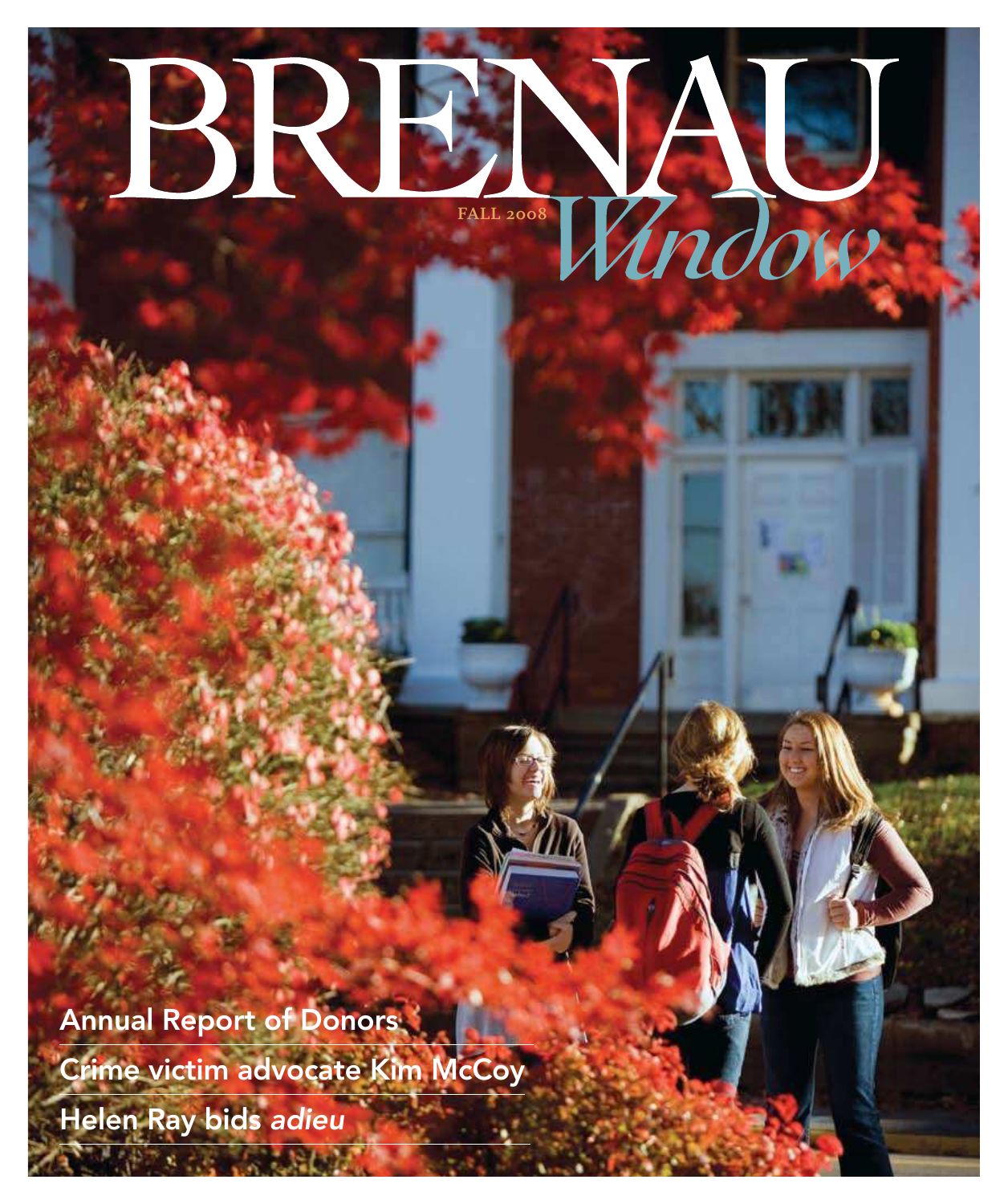### Brenau and the Global Economy

**This summer i visiTed Two remArkAbLe** individuals in Washington, D.C., both with strong Brenau connections: U.S. Sen. Chuck Hagel of Nebraska, whose wife, Lilibet, is a Brenau Academy alumna, and Dr. Gale Allen, a top NASA oficial who enhanced her science background with a Brenau M.B.A. Both individuals provided inspirational insight for our continued examination of national and global events and their impact on Brenau University.

 Our 2025 strategic plan to become a widely recognized doctoral degree-granting institution took into account some evolving economic and demographic factors. First, in the future, fewer traditional-age students will be graduating from U.S. high schools and seeking undergraduate diplomas. Second, all demographic groups, particularly non-traditional students, will demand more advanced educational certification and graduate degrees because current and prospective employers will require those credentials. Finally, there is an opportunity for illing a void for a private, professionally oriented doctoral university in Georgia. Brenau's strategy, which includes strengthening and advancing the Women's College, fulfills the university's mission and assures its long-term fiscal and academic viability. Brenau committed itself to raise the bar in higher education and help fill these gaps in intellectually qualified professionals and responsible citizens.

 For Brenau "the future" arrived slightly ahead of schedule and brought with it unwelcome economic baggage. In academic year 2008-09 we grew in overall student enrollments but had about 50 fewer new Women's College undergraduates than expected. Also, adverse economic impact on state revenues probably means eroding state financial support for private higher education. In response, we revised budgets and continue to exercise financial restraint. Brenau remains financially sound – in much better fiscal condition than other institutions, some of which reported enrollment declines as high as 30 percent.

 I will not rehash the alarming economic problems that have dominated the news since my visit to Washington and have led to unprecedented government reactions. These solutions, I believe, address only festering symptoms of a muchdeeper disease – a decline in the quality and effectiveness of scholarly, ethical education.

 As I spoke with Dr. Allen, I was energized hearing her outline the possibilities of future space exploration. Given the astounding societal contributions begat by 20th century space exploration, can you imagine what might come from 21st

century missions? Before we launch the rocket, requirements of a manned Mars trip could easily lead to solar-powered terrestrial vehicles and cancer-fighting advances



in women's health as more female astronauts prepare for radiation exposure in long space journeys. Sadly, if our leaders fail to apply our limited resources of finance and collective will to the economic recovery effort, all of that could be jeopardized.

 Sen. Hagel was no less thought-provoking. He clearly understands that educational opportunities and research generated huge advances in American productivity during the last half of the 20th century – the underpinning of national security and prosperity. We seem to have forgotten that history. In his book, *America: Our Next Chapter*, Hagel observes that U.S. companies represented 50 percent of the new common stocks offered around the world in 2000 – a good measure of business innovation, much of which stemmed from academic research. Today it is about five percent. In 2005 foreign companies won six of the top 10 U.S. patents. A closer-to-home example he cited was that the 15 education schools in one southeastern state from 1990-2005 graduated a total of only three new physics teachers. The last fact resonates deeply at Brenau. We constantly face the challenge of hiring qualified faculty in science, nursing, mathematics and other fields.

 Sen. Hagel and Dr. Allen will agree, I believe, that Americans must invest more in education to provide a secure future. This juncture is where we as individuals come in. We must keep the pressure on our leaders so they will not short sell education and visionary programs in quick-fix solutions to economic problems. And, we need to rededicate ourselves to supporting – in any way we can – all legitimate educational institutions, especially Brenau, as we strive to make exemplary contributions to our global society.

 These are tough, troubling times, but I feel buoyed by your encouragement and enthusiasm. I am thankful that I have you, the Brenau family, to help us meet the challenges.

Ed L. Schrader

Ed Schrader, Ph.D. eschrader@brenau.edu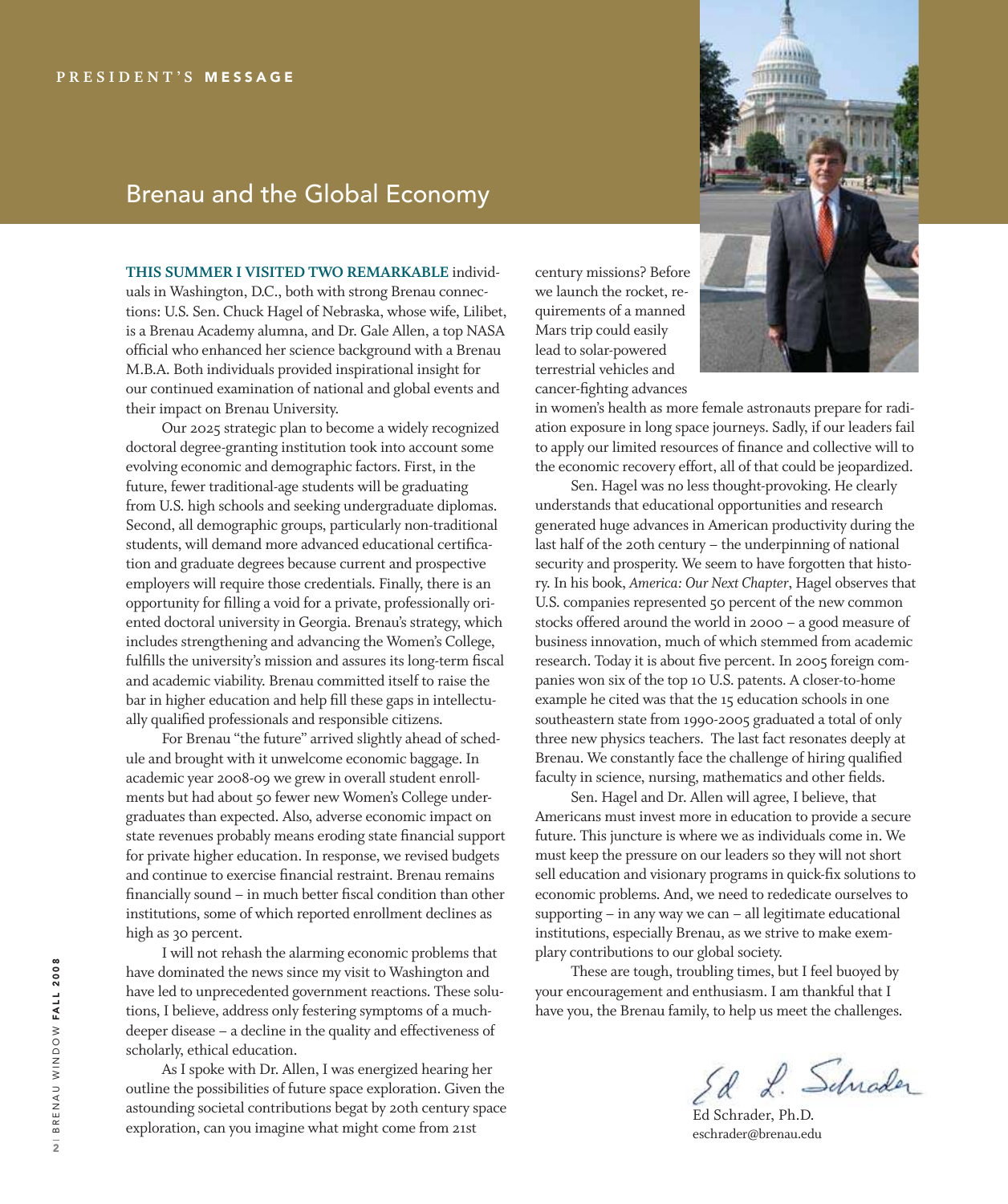Oklahoma, where there was plenty of work in the mines. Once she won the Miss Oklahoma title, however, Mary lit out for New York, where she became a dancer, a model and a passionate consumer of the city's opportunities for culture and self-education. There she also met and married Helen's father, Edward Cederbaum, a Prussian-born Jew. They moved to Tulsa when Helen was 5 years old.

RAY CAME TO BRENAU in the summer of 1993, a year after trustees oficially voted to transform what was then a 115-yearold women's college into a university. It still clung stubbornly – and appropriately, in her view – to its heritage as a women's college, but it also was wrestling with the pantheologic future of integrating into the fabric of the place the somewhat unwieldy

 In her home in Gainesville, Ray proudly displays a vintage portrait of her grandparents with a toddler version of her mother posed atop a short column. "The joke in our family was they put my mother on a pedestal and there she stayed for the next 91 years," Ray beams. "But she was my best promoter and best critic. What she did was liberate me at an early age." And her mother gave Helen a love of learning. Her mother's antique mahogany credenza, which now displays bottles of wine, was a repository of encyclopedias, magazines, books of Aesop's fables and plays of Aeschylus in Tulsa. With parents who never "asked me about grades or whether I'd done my homework," she took charge of her own education. After attending a Catholic elemen tary school, she wheedled her way into Tulsa's newest public high school instead of going to the older school in her neighbor hood. Very soon after she entered the University of Oklahoma as a freshman, she says, "I knew I wanted more from my college experience than 'Boomer Sooner'."

and organically evolving coeducational evening and weekend programs on remote campuses. The university still delivered courses via the antiquated quarter system, abandoned by then on many campuses throughout the United States.

 John Burd, the Brenau president from 1985-2005, says he recruited Ray from her previous post as vice president of academic affairs at Peace College, Raleigh, N.C., because she hit all the hot buttons Brenau required: experience in dealing with the accrediting body, the Southern Association of Colleges and Schools, "which we needed;" a genuine intellectual who at the same time was a true "people person;" and "a fantastic knack for hiring good faculty."

s a little girl she often climbed aboard<br>a chair in The Orchid Club and peered<br>through the kitchen door window at her<br>parents as they mingled with patrons of<br>the popular Tulsa supper club, focusing<br>particularly on her viva s a little girl she often climbed aboard a chair in The Orchid Club and peered through the kitchen door window at her parents as they mingled with patrons of the popular Tulsa supper club, focusing of 1929, who always seemed to be the center of attention. She listened to the band, watched the people dancing, then trundled off to the little room they kept for her and fell asleep. After closing time, her parents gathered her up and took her to the modest, well-kept brick home where she grew up – the place where the bootlegger from across the state line in Joplin, Mo., dropped off the weekly shipment of wine and liquor for the family business.

 Plus, Burd adds, Ray had considerable experience with single-gender education. Peace is a women's college. At the end of her own freshman year, when she decided to get out of Dodge (or in this case, Norman, Okla.), she headed for Randolph-Macon Women's College in Lynchburg, Va., where she majored in French with minors in German and art history. In an interview in these pages a year ago Ray explained with her characteristic dry wit why she chose a women's college: "That was where all the smartest, cleverest women went, and I wanted to be one of them."

 Ray earned a Ph.D. in French language and literature in 1979 from the University of Virginia, which had just admitted its first female undergraduates nine years earlier. Her M.S. in French and linguistics was from Georgetown University in 1969 only a year after trustees formally abandoned the all-male tradi tion of the Jesuit institution.

 Her greatest awakening, "the big exclamation mark," as she describes it, came during an undergraduate year she spent at the University of Paris in the mid 1960s. By her own descrip tion she was "the cute little American who wandered around the streets of Paris in heels, a black shift and a cute little hat read ing Moliere, Baudelaire, Sartre and Ionesco, going to see these little events, these 'happenings', in little out-of-the-way Parisian theaters, and dining each Friday with French dignitaries at *Chez Maxime's*." She learned quickly, however, that for many of her fellow students in those days at the height of the Vietnam War,

 Oklahoma was the last state in the Union to repeal Prohibition, and did so only in 1959 – 26 years after ratification of the 21st Amendment to the U.S. Constitution overturned the Volstead Act that had banned sale of all alcoholic beverages throughout the country. Although many folks in the state winked at the anachronistic, illogically applied state and local laws, for the next 23 years the one adult beverage you could buy legally in a bar was 3.2 beer. If you wanted a cocktail in a public place, you had to take your own bottle – purchased from a state-owned liquor store – to a citylicensed private club, which could serve the member

only a "set-up" for a drink. For patrons who could show an out-of-state driver's license, establishments like The Orchid Club were merely local watering holes; for the locals who wanted to skip the brown-bagging and buy a drink, however, they were speakeasies.

 For Helen Ray, it was the genesis of a serendipi tous, eclectic education that continues today on the eve of her retirement in December as Brenau University provost and the institution's top academic oficer.

 Ray makes no apologies for what she describes as "just something my parents did." It helped shape who she is today. Her parents' topsy-turvy schedules nurtured her independence and initiative. She attributes the ease with which she moved in often male-dominated environments in her education and career to that – and to the tutelage of her sometimes rowdy and mischievous brother, Edward, eight years her senior, who taught her "that I had to be tough."

 She idolized her big brother, who occasionally let her play baseball and football with him and his friends and help him with his chores. "I could throw a spiral that would totally impress you," she says. "He taught me to mow the lawn, although I didn't understand until later his hidden agenda."

 Her mother, Mary, technically was Rosa Maria Marco, a first-generation Italian immigrant. Mary's parents settled in an unlikely Italian enclave in eastern



*As Brenau Provost and Vice President of Academic Affairs Helen Ray prepares to retire at the end of 2008, she relects on the life-long journey that shaped her personally and professionally. In the photos clockwise from the left, Ray in Florence, Italy, relects her love of travel that she says she will have more time for now; the new University of Virginia Ph.D. with a love of learning that continues; and Ray as a single mother with sons David and Jim, her love of family.*

by David Morrison



# Ray of Sunshine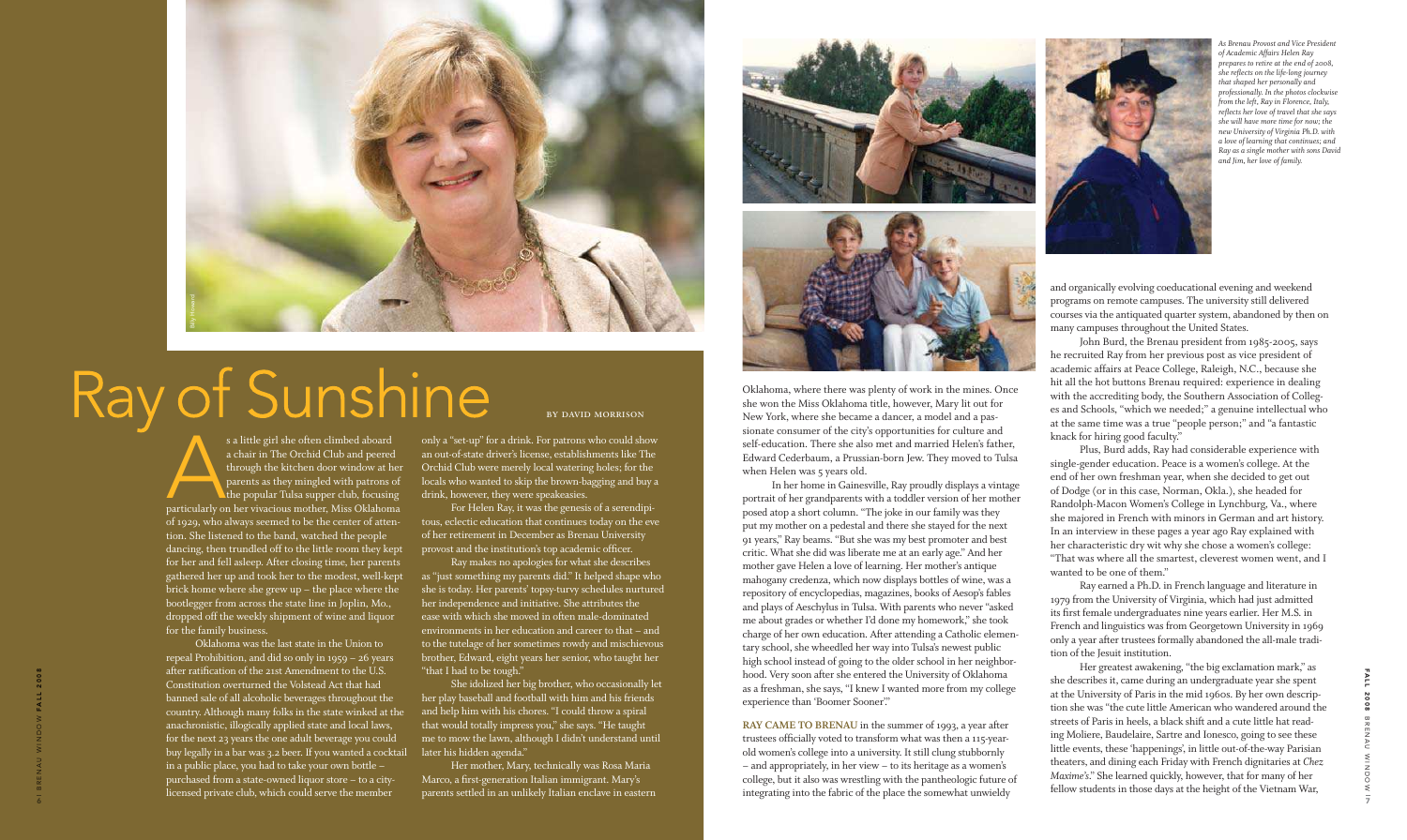America was not the center of the universe. Her French language abilities allowed her to bob around freely in the sea of anti-U.S. sentiment. But as another American in Paris at the time recently wrote, the *lingua franca* in 1960s Paris was Marxism. There was an unabashed fascination with Latin American and Chinese communism – and with ideas that were just beginning to blossom on American campuses. In a two-or three-year period, movements in the country, largely driven by students and intellectuals who took to the streets with French revolutionary zeal, led to remarkable reforms in that democracy, particularly in matters concerning family law, the rights of women, divorce, contraception and other issues.

 She had moved on to Georgetown by the spring of '68, that pivotal time in American history which saw the assassinations of Robert Kennedy and Martin Luther King Jr., riots, anti-war protests and many other signals to people of Ray's generation that the world of their parents had forever changed.

Ray acknowledges that she has had some significant accomplishments during her 15-year tenure at Brenau and that she has been intimately involved with shaping the future of the university.

 Ray did not walk onto the Brenau campus wearing a Che Guevara beret and carrying Chairman Mao's little red book. In addition to that rich personal experience, what she brought was a wealth of professional experience from 15 years of rising in the academic ranks as a French professor at Lynchburg College and another decade of growth as an academic administrator at Peace. All of her personal and professional experience outfitted her with clear – maybe even a tad radical – convictions of what higher education needed to become in the 21st century.

 "Liberal education must be experienced in combination with strong professional preparation. It's not one or the other," she says. A true college education "is not just about what you want to do, but how you learn to make changes in your life, how you get started, how you can discover different ways to feed spirit and soul – and still make a living. … It is not just about the classes you take. It is about your life experience."

"But what does that mean?" she asks rhetorically. "It means that I've been doing my job." Nothing would have happened, she adds hastily, without support and collaboration of faculty, staff, administration and many others in and around the university family. "A university is like a *kibbutz*," she explains. "You just can't get anything done alone, and everything is interconnected."

> **IT IS NO SECRET** that Ray was a top candidate to replace Burd when he retired. If she harbors any disappointment over trustees' ultimate selection of Ed Schrader as Brenau's ninth president, she has kept it to herself. Truth told, Ray shrugs, she and Schrader are *simpatico* in many ways, particularly in their liberal political and educational philosophies. When the provost and the new president compared notes on the nuts-and-bolts work she already had undertaken with deans on development of a new curriculum and his ideas for creating ground-breaking "four portals" curriculum at Brenau, there were few discernible differences.

 As Brenau's new provost, Ray spearheaded the drive, against some resistance, to abandon the academic quarter calendar in favor of the semester system. Once Brenau made the move, the other Georgia-based hold-outs tumbled like dominoes. She worked with faculty to reorganize academic departments into the four schools that now exist – and which more closely relected the culture and mission of the university. Psychology, for example, moved from the School of Education to the School of Health and Science. The university was kicking tires on starting a physical therapy program when Ray arrived, but she redirected efforts toward occupational therapy, which takes a very holistic approach more in line with the liberal arts. The Master's degree program created as a result was one of the first in the nation – even before the graduate degree became a preferred credential of the top OT professional association. She led the way in expanding the institutional research department and helped revive strategic planning. Part of the latter process was creating a curriculum for the future – the kind of thing Ray says academicians can discuss and debate for years without accomplishing anything. She developed a compelling rationale to put the new curriculum planning on a two-year timetable, and then handed it over to the four deans to make it happen.

 "In my years on the faculty, Dr. Ray always stood as the beacon of all that was the best that Brenau could be," said J. Kay Keels of Murrells Inlet, S.C., the former head of M.B.A. programs at Brenau and now associate professor of strategic management at Coastal Carolina University. "She challenged all of us to always work to be better than we ever thought we could be."

Burd also handed Ray responsibility for bringing more

technology to the classrooms at Brenau, which resulted in creation of the Redwine Center in the library and other technologyequipped environments on campus. However, she chuckles as she confesses that, when she unveiled her plan to the administration and trustees, it was the first time she'd ever done a Power Point presentation on a computer.

 This year the French professor takes special pride in Brenau's selection as one of only 10 universities in the nation to participate in the Network for Effective Language Learning, a program to stimulate innovative technology-based approaches to teaching foreign language. And you can find her every Monday, Wednesday and Friday in the new Language Bistro, modeled after one of her beloved Parisian cafés, as a student in Brenau's new foreign language offering – professor Larry Bolling's "sold out" Italian class.

 "She *is* the consummate professional," Schrader says, "every bit the true leader of the faculty that she was before. She does not carry a personal burden into any intellectual discussion. You can't say that about many people. She is at her heart and core a scholar and a defender of liberal learning."

 That's a hard task, Schrader adds, particularly in some traditional liberal arts domains like foreign languages. "Brenau maintains a commitment to the learning of language, not as a byproduct but as a co-product of exposing students to broader culture and enriching their global perspectives," he says. Many schools have "opted for the easier path" of not requiring students to study second languages at all. Also, Brenau and other institutions react to considerable pressures to train people for jobs as quickly as possible, rather than to educate them. That means more pre-professional instruction earlier in students' college careers, leaving little time for any other courses. Ray has helped the university resist those pressures, Schrader says, and find its voice for the future.

 "A provost, if he or she chooses to be, becomes the artist who sculpts the faculty, assembles the mosaic of intellect and personality, so that it fits the institution, and Helen is very good at that," Schrader says. "The faculty respect her and follow her leadership, not begrudgingly, but willingly. I don't think we could have put together this new curriculum had that not been the case. Her advocacy of 21st century approaches to teaching the liberal arts through a new core curriculum that relects the strategic plan and a new mission has created a fluorescence of courses rich in interdisciplinary matter and liberal learning."

**"when you grow up cAThoLic,** you've got a whole lot of names," says Helen Theresa Cederbaum Staples Ray. She jokes that the only commonality on each of the diplomas that hang on her ofice wall is "Helen." In 1983 the name issue set out on a path to become more complex than normal when, her first marriage having ended, she and her two sons, David and Jim, left Virginia for North Carolina. She was a single mom with a promising career, she recalls, "and I was fine with that." Then, she went to a dinner party at the home of the CFO of North Carolina State University and noticed a "tall, handsome professional gentleman standing in a doorway." When they struck up a conversation, she says, "I really didn't want to hear about his ex-wife or his ex-girlfriend, but here was a computer scientist from Research Triangle Institute, a Princeton graduate with a Ph.D. from Chapel Hill who spoke some French. So I remember thinking, 'Hmmm. He's a possibility'."

Helen and Bob Ray have now been married for close to 20 years, with four grown children between them. Bob currently serves as senior systems analyst for the federal court system in north Georgia and, as Helen puts it, "he is the genius in the family, now a far more serious student than I."

 The Rays' Gainesville home serves as something of a museum for their blended families and eclectic interests. With strains of Debussy in the background, she sits sipping tea in a striking great room with a vaulted, sky-lighted ceiling, red brick walls brightened by her mother's paintings and a view through an expanse of glass to the covered-patio and plantings in the well-kept back yard.

 "I have my cats, books, plants, music, my family, new destinations, the garden. When people ask me what I'm going to do when I retire. …" she says, looking around her comfortable surroundings, "I'll probably think of something."

 As the conversation turns to her educational philosophies and how she might shape future learning, the obligatory interview question emerges. "If you ruled the world, …"

*"If I ruled the world?"* she interrupts with mock incredulity. "I thought I did."

*In Qatar in March Ray was keynote speaker at the Arab Colleges of Education Deans Association, attended by about 50 deans from institutions throughout the Arab world. With Ray, from the left, are former Brenau professor Mickey Mathes, who remained in Qatar following a Fulbright Fellowship, Dr. Fatima Al-Maadadi, Associate Dean for Student Affairs for the College of Education, Dr. Ray and Dr. Hisa Sadiq, Dean of the College of Education on the right*





*Helen and Bob Ray, who is "the genius in the family," according to the Brenau provost.*

*Ray with President Ed Schrader, business professor and Chinese language instructor Greg Chase, and Trustees' Chairman Pete Miller in China during negotiations to establish "sister institution" relationships with three Chinese universities. In the foreground are two current Brenau students, Shuchang Liu and Meng Liu, and Zhengzhou University former dean and English Professor Li Yunlou, who helped organize the trip and select scholarship students.*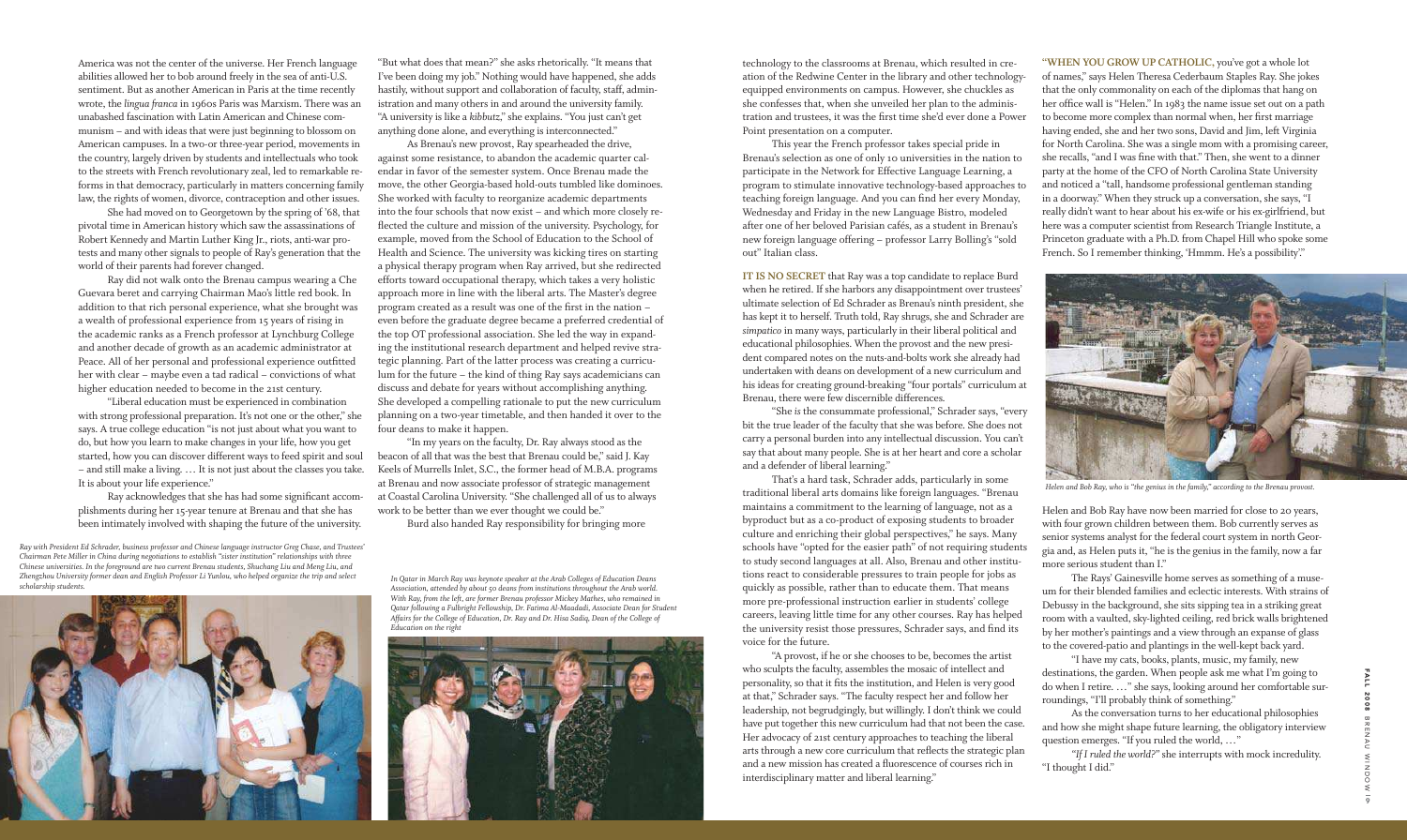#### **on The eve oF jury seLecTion For The TriAL, kim**

**mccoy, wc '92,** anxiously "enjoyed" a rare moment of quiet time in her fashionably cluttered ofice in the modern judicial center complex just off Marietta's peaceful and picturesque town square. She knew the trial could last six weeks, but the process of picking a jury had been delayed while the trial judge and another jury considered the defendant's mental capacity to stand trial. The Brenau psychology and criminal justice major's concern, however, was not Rice's mental state, but that of Marlee Mincher and other victims of the crime.

 McCoy heads the Victim Witness Unit for Cobb's district attorney. She oversees all cases covered by Georgia's 1995 Crime Victims Bill of Rights, but she personally handles cases involving the death penalty. Prosecutors in the county prepare witnesses for their trial testimony, going over facts and statements that defense lawyers will thoroughly and vigorously challenge in the courtroom. McCoy and her staff of nine advocates and two support personnel help guide victims and witnesses through the complexity and confusion of the criminal justice system – through myriad pretrial delays, appeals and legal maneuvers. They take care of creature comforts occasionally and almost always address emotional needs and frustrations through what often is a years-long ordeal.

 "What most people know about the criminal justice system they've seen on TV," McCoy explains. "On shows like *Law and Order,* the crime happens and the perpetrators are brought to justice in 52 minutes." In McCoy's world, things are considerably different.

 The Mincher case is exhibit A. Police arrested Rice one day after the murders in what appeared to be an air-tight case. That was more than five years before his trial began. According to *The Marietta Daily Journal* editorial applauding the verdict, with the inevitable appeals, "Rice will be an old man indeed before he finally receives the full measure of justice." Another example is that previous Cobb death penalty case. A jury in 1999 condemned Virgil Delano Presnell Jr. to die for kidnapping and murdering two 8-year-old girls, drowning one of them in a creek. The crime actually happened 30 years ago. Presnell still resides on death row.

 McCoy was convinced that working with crime victims was the career for her, but at the time victim witness advocacy was a relatively new field with few jobs available. She enrolled in graduate school at the University of Georgia, but before the first semester ended, the dyed-in-the-wool Georgia Bulldogs fan got a call from another Brenau alum. **jessica vaughn moss, wc '82**, reported to McCoy that Cherokee was about to start a victim witness program. McCoy's only professional experience had been that internship, but less than a year out of Brenau she got the job and ran the program for five years.

 Richard Malone, executive director of the Prosecuting Attorneys Council of Georgia, argues that one tragedy of the system is that crime victims often run out of gas, emotionally and economically, before justice is served. Emotionally, victims must continually relive some of the most traumatic occurrences life can throw at them. Practically, some witnesses may have to take time off work repeatedly to give depositions or testify in trials. Key witnesses with unsympathetic employers won't risk losing livelihoods, even if their failure to testify means the perpetra-

tor goes free. There are also guilt-ridden family members who obsess over whether they could have prevented the crime or who don't want to provide testimony that could send a loved-one to prison or death row. Also, defense lawyers can be brutal in court, even to victims of the most heinous crimes. But so can prosecutors, who sometimes focus on courtroom battles and legal details so much they forget to attend to needs of witnesses and victims' families. As ex-prosecutor Malone puts it, those who commit crimes have already victimized these people once. Advocates like Kim McCoy "just want to make sure that the criminal justice system does not victimize them again."

 McCoy became head of the Cobb County Victim Witness Unit in 1999, two years after she joined the staff to manage a domestic violence program. She has a Master's degree in public

administration from Kennesaw State University, where she occasionally teaches classes. She lobbied for passage of the Georgia Crime Victims Restitution Act of 2005. Last year Gov. Sonny Perdue added to her impressive credentials in social work, family violence and community work by appointing her to the Sex Offender Registry Review Board.

 However, her career working with crime victims began at Brenau. The summer before her senior year, she took an internship near campus in the Hall County victim witness program, and she was hooked. She stayed on as a volunteer.

 "I was blessed enough to be in the right place at the right time," she says. "But this work has become a passion. I educated myself. I worked hard. I learned something every day. I cannot think of anything that I would rather do. All of my education, all of my background has led me to this."

# *In Kim McCoy's world, there are no victimless crimes.*

*Left: Photos of homicide victims in the past decade help advocate Kim McCoy remember the real costs of skyrocketing murder rates in America's smaller communities. She found her calling as a Brenau undergraduate. Now it is dificult to differentiate between the job and the woman.*



# Crime's many faces.

On April 17, 2003, Lawrence Rice, nursing a 13-year-long grudge against a former supervisor, went to the man's home in the quiet Atlanta suburbs near Marietta, Ga., tied up the man's 47-year-old wife and 14-year-old son, then hacked and bludgeoned them with a hatchet. Shortly afterward, a 12-year-old girl came home from school to the gruesome scene, her mother dead and her younger brother soon to be. In July of this year, Rice received a

sentence of death by lethal injection – the first time a Cobb jury has imposed that penalty in almost a decade. A key piece in the conviction was the testimony of now 17-year-old Marlee Mincher, the only surviving member of the brutalized family. Her father, Trevor Mincher, died of cancer in 2005, two years after the deaths of his wife, Connie, and son, Ethan.

by David Morrison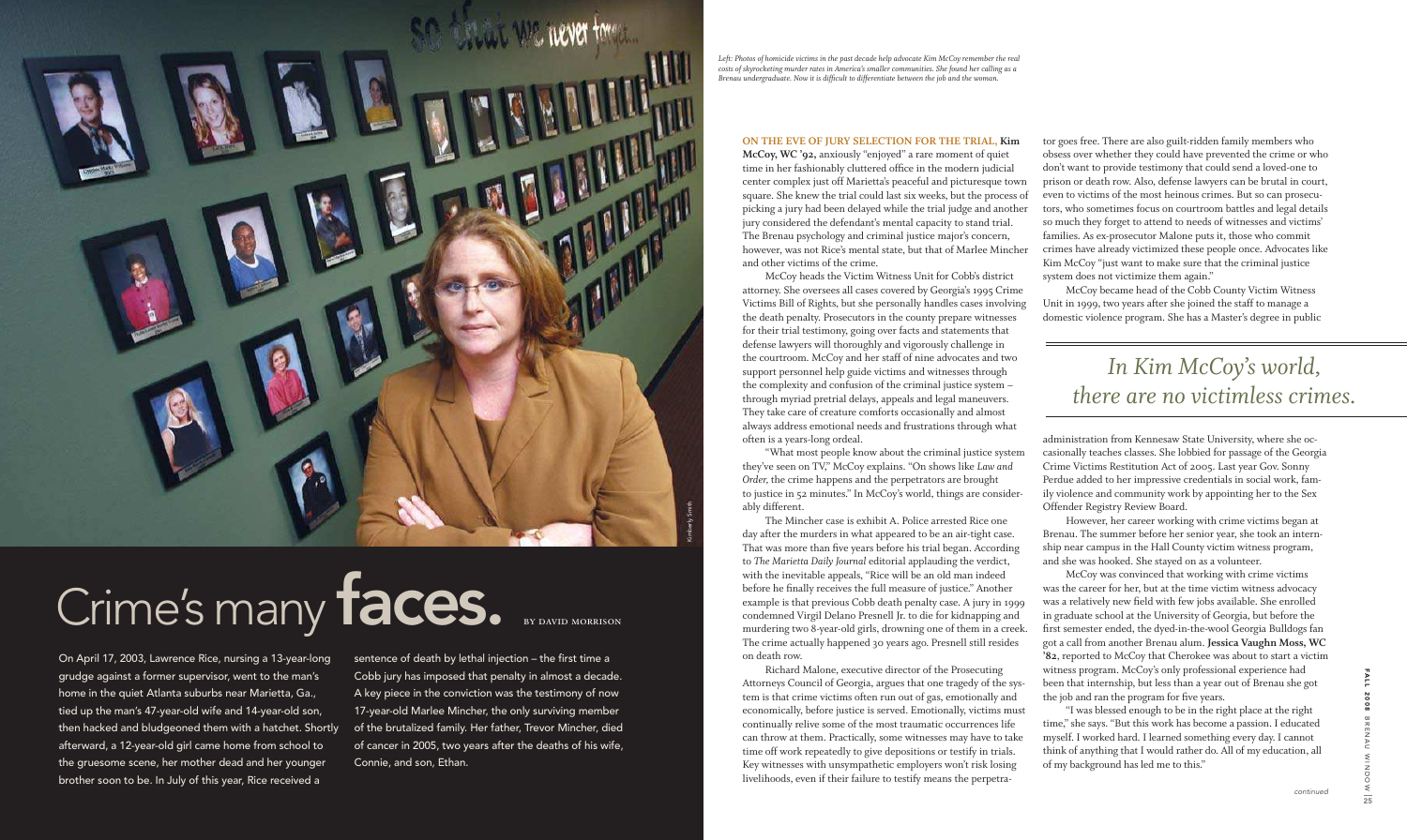**kimberLy beTh mccoy** who has three sisters and a brother, grew up in Bartow County in Kingston, a northwest Georgia town with her parents' general store at the one-caution-light town's lone intersection. She attended private Darlington School in nearby Rome and, after her first college-shopping visit, quickly dismissed Brenau as a prospect. On a second visit, "the minute I walked through that gate, I knew it was where I needed to be," she says. Her best high school friend Stephanie Dodson Hart, **wc '92**, came with her.

 There is no doubt of McCoy's school loyalties. She jokes that her office "doubles as a store room" with boxes of case files labeled with names familiar from sensational news accounts (the cartons marked "State v. Turner" deal with the case of Lynn Turner, convicted for the antifreeze poisonings of her Cobb County police officer husband and Forsyth County fireman boyfriend). Numerous other appointments and bits of memorabilia, however, bear the Brenau logo. Richard Malone, who has known McCoy since he took the Prosecuting Attorneys Council job, says he can't recite many details from McCoy's resume, "but, believe me, I do know that she went to Brenau."

Still, gender probably plays a significant role in victim witness advocacy. Today all 49 Georgia judicial districts have victim witness programs. Women run 47 of them.

 McCoy remains active in alumni affairs. She's a regular at May Day reunions with her classmates and Zeta Tau Alpha sisters; she's also an alumni philanthropy chair and a member of the Heritage Society, an ad hoc organization of young Brenau alumnae in the Atlanta area. She and fellow alumnae Hart and Moss remain close. Moss works in the same building where she is Cobb's deputy chief solicitor, and she is married to Cherokee District Attorney Garry Moss.

"The job fits women's nature," says Malone. "There is a lot of compassion required for someone, day in and day out, to deal with people who have been victimized by crimes, had their lives thrown into turmoil and sometimes changed forever. Men aren't wired that way. Kim McCoy is exactly what we need for that kind of job." Don't think for a moment, however, that her compassion signals weakness. "You talk about advocates – Kim is a formidable advocate," Malone adds. "She is compassionate, but if you get in her way, look out."

 McCoy initially planned to become a child psychologist, but confesses, ironically, that she feared daily involvement with desperately troubled or traumatized kids. Former Brenau criminal justice professor George Lucas steered her toward her unique role in the criminal justice system. She states unequivocally that her entire Brenau experience nurtured her suitability for victim witness work.

 "If you can live in a sorority house with 30 other women and survive, you can do just about anything," she quips. But, she adds seriously, "I am a huge proponent of single-sex institutions." One complaint against all-female colleges is they do not prepare young women to function in a dual-gender world. McCoy says she had that part covered already because most of her high school friends were male. Besides, she adds, "women are sometimes harder on other women than men are. Women have to learn to compete and interact with other women, too."

 Cobb County District Attorney Pat Head elevated McCoy to her post shortly after he was elected as the county's top prosecutor. He says probably no formal education could specifically prepare a person for such a challenging assignment. "It's more personal attributes," he continues, "like establishing a good rapport with people and being very, very organized." Whatever the attributes are, he adds uneffusively, McCoy seems to have them. "I pretty much told her she could run the department any way she wanted to as long as we didn't have any problems. We haven't had any problems."

PROSECUTORS AND CRIMINOLOGISTS will not state that victim witness programs themselves are a crime deterrent, but they agree that helping victims and witnesses persevere through long ordeals ensures more convictions. McCoy's great success, however unquantifiable, has been putting human faces on victims and their families.

 In addition to providing victims and their family members information about procedures and nuances of the legal system and keeping them updated as a case progresses, the victim witness advocate's major function is that of logistician: there are a lot of moving parts in a criminal prosecution, Head explains, particularly one that involves the death penalty.

#### **in sepTember 2007 kim mccoy TrAnsFerred** virtually

her entire operation more than 300 miles to coastal Brunswick, Ga. Stacey Ian Humphreys was on trial there for the 2003 murders in a Cobb County subdivision on two real estate agents – 33-yearold Cyndi Williams and 21-year-old Lori Brown. Each young woman have been stripped naked and shot in the back of the head.

Humphreys withdrew money from ATMs using the victims' bank cards. Police and federal marshals caught him in Wisconsin after a high-speed 35-mile automobile chase. Defense lawyers argued that Humphreys could not get a fair trial in Marietta because of sensational pre-trial publicity, so the trial judge ordered the change in venue.

McCoy's ofice had the task of booking travel, making hotel

friend to my family."

 Cyndi Williams' father George Marks shared similar sentiments. "When you go through something like this, you are grasping for someone who can give you answers and let you know what is being done and what could be done," he says. "Although we live in Colorado, Kim was right there for us all the time. Her explanations were thorough and fair. She was extremely professional, but she also proved to be an extremely compassionate person."

accommodations, providing meals and handling many other arrangements for an array of witnesses that included federal and state law enforcement personnel, forensics experts, bank employees and others and for members of the victims' families. The trial lasted 31 days. Glynn County jurors put Humphreys on death row. "Kim was the rock for me," says Teri Marks Brunner of Norcross, Ga., Cyndi Williams' sister. "In this most horrible situation that anyone could imagine, there is this person who is not only as solid as she can be, but compassionate and able to answer every single question. Sometimes it was just a hand on my shoulder. She helped me maintain my sanity through the trial, probably, because I was feet away from the man who murdered my sister. Just a hand on my shoulder. She's an incredible woman. She became a and calming him down "in a very delicate way with an unassuming manner." "Sometimes you see people who are tailor-made for a speciic job where the person and the job are one, and that is Kim. [District Attorney] Pat Head could have searched the world over and not found anybody more suited to that job than Kim McCoy. She is a credit to that ofice in every respect." Unfortunately, McCoy probably will have even more interaction with victims' families in the future. Statistics indicate that violent crime, like everything else, is migrating to smaller communities and the suburbs. In 1980 about 223,000 people lived in Cobb County, and there were only five cases of murder and manslaughter. By 2005 the explosive growth of the county had more than doubled the population to about 450,000. The number of homicides and manslaughters more than quadrupled.



 Marks says he recalls at the trial McCoy carried with her a crayon drawing by her niece, and that drawing "told me this lady has some balance in her life, and we took comfort from that."

 Lori Brown's father, Wayne, concedes that during the frustrating ordeal he "definitely stayed in the hair" of prosecutors and police, especially when nothing seemed to be happening. He credits McCoy with getting his family what answers she could

 Homicide is but one crime that generates loss and suffering. Members of McCoy's advocacy staff are assigned to a specific court and one day may handle a shoplifting case and the next a rape.

 "You see so much trauma and so many people whose lives have been irrevocably changed because of some horrendous acts. The dificulty is that you cannot tell anybody why. You can say bad things happen to good people, but when it is your family member who has been murdered in some random act of violence, that's just not acceptable."

 "Every case is different. All victims are different. But in every victimization there is a loss – a loss of property, a loss of life, a loss of trust in people and a loss of faith in your community and the legal system."

"Some of them," McCoy says, "are just gut-wrenching."

## *The one unanswerable question is 'Why?'*

*Although DAs say you can't teach qualities victim witness advocates require, McCoy's Brenau experience prepared her less than a year after graduation to start shaping the new profession. Now she's a leader in the ield, quite willing to share what she's learned with others.* 



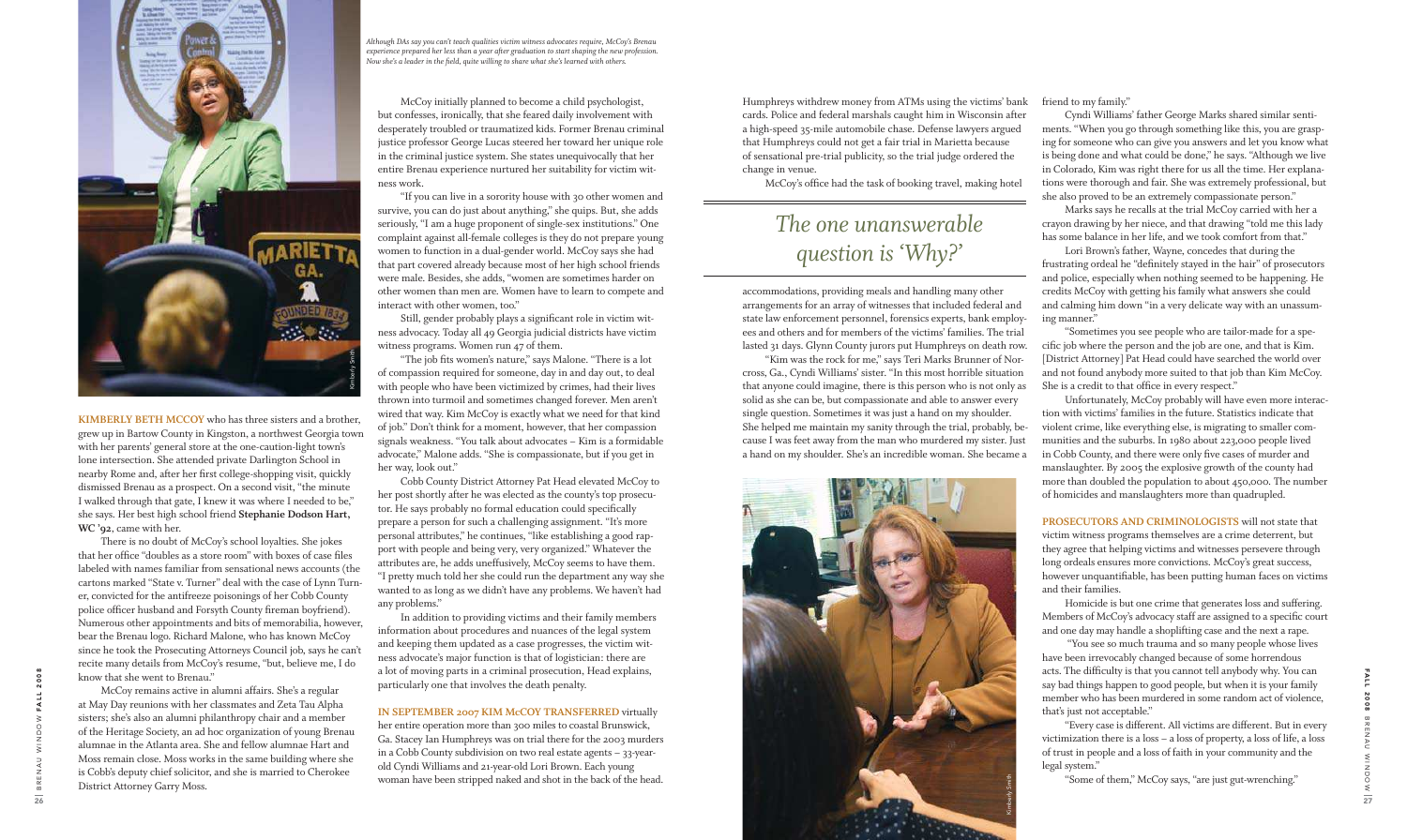# Charmpg

The mountains are silhouetted darkly against the evening sky as the sun drops below the horizon. Maggie Valley is growing serenely quiet as the tourist traffic ebbs away. A rumbling sound approaches from around the corner, and three, four, five heavy motorcycles pass through the little North Carolina town, heading for Nantahala Gorge. No, these are not Appalachia's answer to Sons of Anarchy, television's outlaw biker gang that runs the fictional California mountain town of Charming like mobile Mafiosi. This group includes a pastor, an industry executive and one Donny Moore, who just retired as Brenau University's Augusta campus director.

> **moore Thumbs The sTArTer buTTon** on his Harley-Davidson and the big engine springs to life. Little silver skulls stand out like twinkling stars. But his leather jacket creaks as he lets out a hearty laugh when you ask him about the biker culture of beer, babes and bar brawls. "No, I've never tried that, and with two fellow academics and two police oficers for riding buddies, it's not likely I'll get into that, either," he says. "We're just regular guys, whether it's in the classroom or on the highway." All the biker stuff is just a way to have a little fun and putter around the mountains.

 Although he will have more time for motorcycles now that he's given up his day job, when Moore was on campus, he left the leather at home. Moore was always impeccably dressed in suit and tie and with an ever-present smile. Charming though he was, the director looked more like a Lexus salesman than an outlaw biker.

The already well-running Augusta campus flourished after Moore took the handlebars in 2002. There are close to 300 students enrolled at the two Augusta locations for the 103 classes on the fall schedule. Although Brenau moved off the U.S. Army's Ft. Gordon post, military personnel remain a strong market. Students bring a large variety of backgrounds to the classroom. The campus specializes in courses that improve highly valued professional skills, such as accounting, managerial leadership and finance, but it also provides a breadth of topics

ranging from art appreciation to science concepts "that rivals many larger university campuses," Moore says.

Rudi Keifer

 "Running a campus is no big deal," he explains. "All it takes is good communications, and a bit of organization. Plus, you do your best to be a nice guy."

 Moore's retirement set off a mini-chain reaction in the Brenau Evening and Weekend College. His replacement is Angela Elkowitz, who previously ran the EWC programs in Gainesville. Her replacement as Gainesville campus director is Rosanne Short.

 According to Elkowitz, Moore may have been sandbagging us a bit with his "no-big-deal" notion. "I'm finding out every day what a great and dedicated job Donny has been doing here," she says. "It takes a while to realize all the different things the Brenau Augusta staff have to do on a day-to-day basis – from signing up students for classes to managing the facilities, making sure the classrooms are clean, the power bills paid and the water fountains working."

Meanwhile, these days you're likely to find Moore on his hog rolling up the Cherohala Skyway, back down the Tail of the Dragon through Deal's Gap to Fontana Lake – a North Carolina-Tennessee route regarded as one of the great motorcycle treks in the western hemisphere. The biggest challenge he and his biker gang face is finding some little local restaurant with a nice prime rib. *– Rudi Kiefer*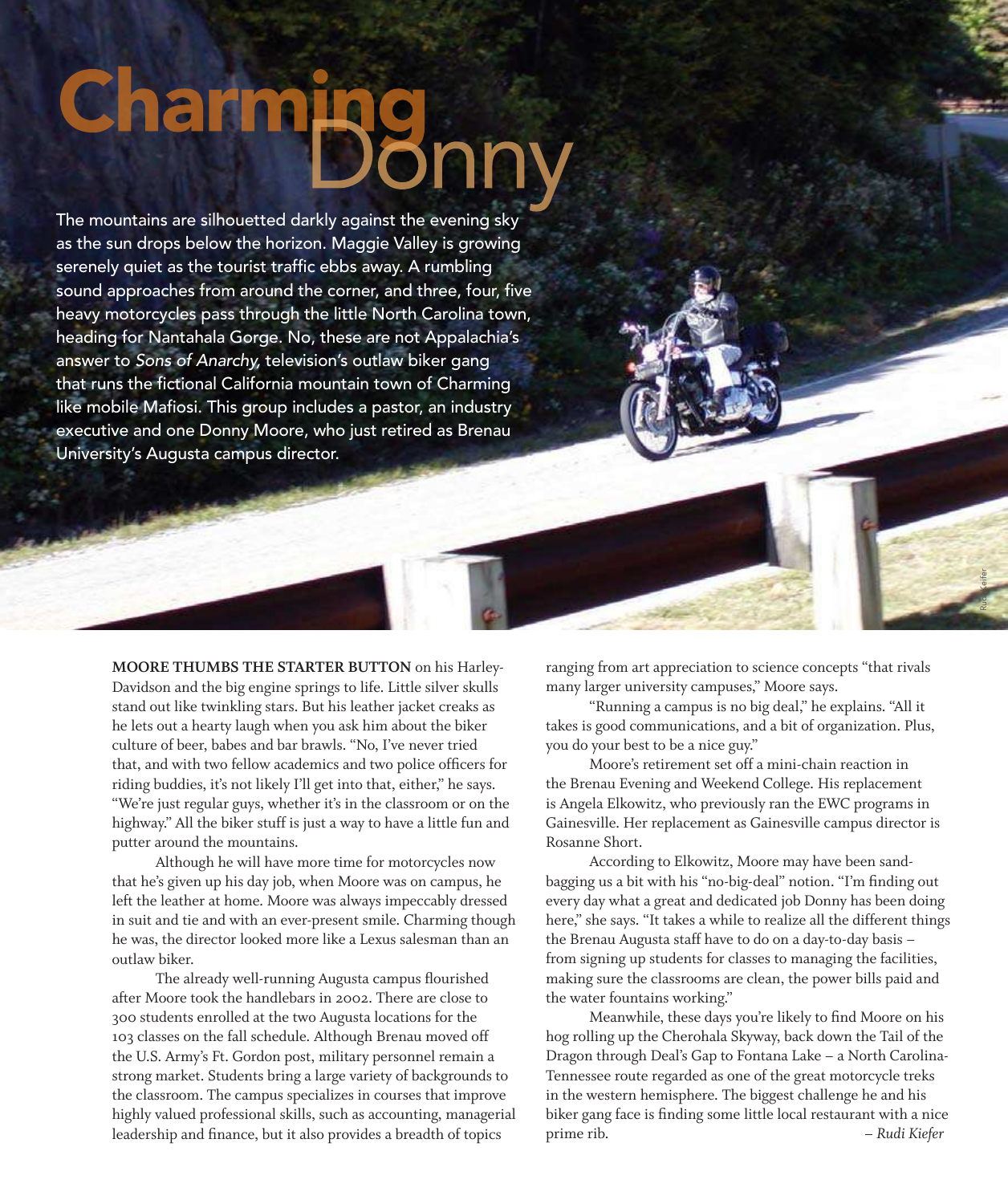# Contact sports:

Brenau intercollegiate teams build camaraderie, competitiveness



### *Soccer*

The facts: You play outside whether its 100 degrees or freezing, slippery rain. You play on turf, which can be cement or quagmire. At the beginning of the 18-game season, you try to remember to bring the sunscreen. At the end, it's handwarmers and earmuffs. Your basic equipment for the sport is arms, legs, feet and sometimes head. Goals are huge, but if it is so easy to get the ball inside one, why is it that most games end in single-digit scores?

 Golden Tigers soccer players know what's in store, but still you can't get them to say their sport is tougher than the rest – at least not out loud. They concede that players on other team sports work very hard to perfect their skills, but they know from experience that soccer has challenges all its own, which is precisely why they love it. Kelly Young, a senior history major from Lawrenceville, Ga., likes the game's complexity. But she really likes the contact. "You get to run into people," she says. "You have to see the whole field at once and know where your opponent and your teammates are."

 Brenau athletes like Young learned soccer fundamentals years ago, but they say they're still working on the many skills required by the game. "You can never be perfect," says Leanne Rowley, a junior business major from Ontario, Canada. "There's always someone challenging you for your spot." But it's that striving to be perfect that motivates these players even through three-a-day summer practices. This year head coach Mike Lochstampfor shipped the team out to Jekyll Island, Ga., but wind sprints in the sand do not exactly make for a nice day at the beach.

 Kim Meirowitz, a senior international studies major from Augusta, Ga., is known to take ice baths after games – almost as if the normal pain and suffering of competitive intercollegiate sports was not enough. "Everyone ends up pushing through injuries," she says. "It's constant pain and constant overcoming. Soccer is our life."

 The upside is those who invest body and soul into discipline, teamwork and conditioning win games, or at least revel in seeing their teammates, or themselves, excel. And that, Meirowitz says, makes the pain worth it.

(continued)

*Above left, junior forward Lily Futrel of Savannah, Ga., kicks out against Reinhartdt College in a nearly season 1-0 loss. Left, Candian Leanne Rowley, a junior, on the road.*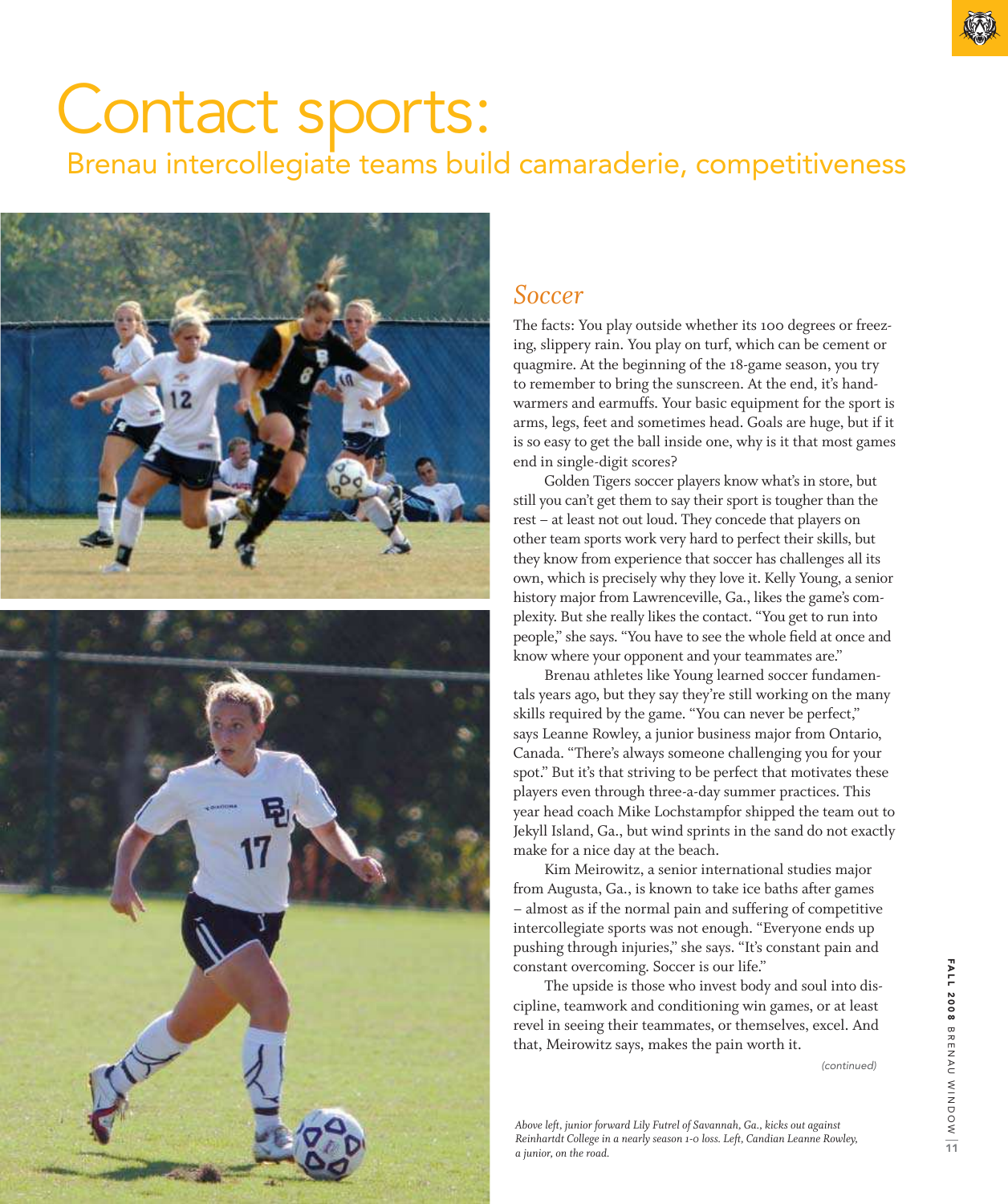

### *Basketball*

"Whenever you see a basketball player on campus, you see several basketball players," co-captain Natasha Anderson says.

 And it's true. In a typical day, the teammates spend about three hours a day together, first running in the morning, then at practice. They eat meals together, go to some of the same classes and many of the players even live together. Anderson and teammate Sarah Ledford share a room in Yonah Hall, and if they need to borrow a cup of sugar-free sports drink, teammate Paige Cooper lives right next door.

 It's a family atmosphere, but players and coaches say that was not always the case. Like many families, the team started off a little dysfunctional. When head coach Gary Bays came to Brenau three years ago to launch the program, he and assistant Rae Anne Boothe, 23, had to be crack salespeople just to get high school and transfer prospects to take a chance on a new team. Although Bays concedes that those who took the risk showed some character, the yearone recruits joined a team with no existing leadership from experienced upperclass players. Personality clashes and power struggles ensued. Even team captains jumped ship. "The people who are still here are the ones who stuck," says Anderson, who is from Blue Ridge, Ga. She is one of the few year-one players remaining. Once the players found their roles, superstar attitudes turned to selless teamwork.

 Anderson and co-captain Vicky Wilson of Buford, Ga., both junior education majors, play the part of big sisters on the team. "They are good listeners," says Cooper, a junior in nursing from Sarasota, Fla., who describes the captains as mediators between the coaches and other players. Anderson explains: "They come to us, team captains, and we make the call about situations."

> If any player fills the parental role, teammates say it is veteran Lori Pope, a graduate student in business from Atlanta, an honor accorded for both her experience and her love for the team. "She keeps us in check and watches out for us," Cooper says. When Pope comes into the game, Anderson says, she motivates everyone and makes things run smoothly.

 Ledford, a junior in education from Ellijay, Ga., is the family overachiev er. She's the leading scorer, averaging 13.9 points per game. Teammates take pride in

*Above left, two-time member of the SSAC All Academic team, Lori Pope leads on and off the court. Left, Coach Bays is retoring quiet order to a once 'dysfunctional family.'*

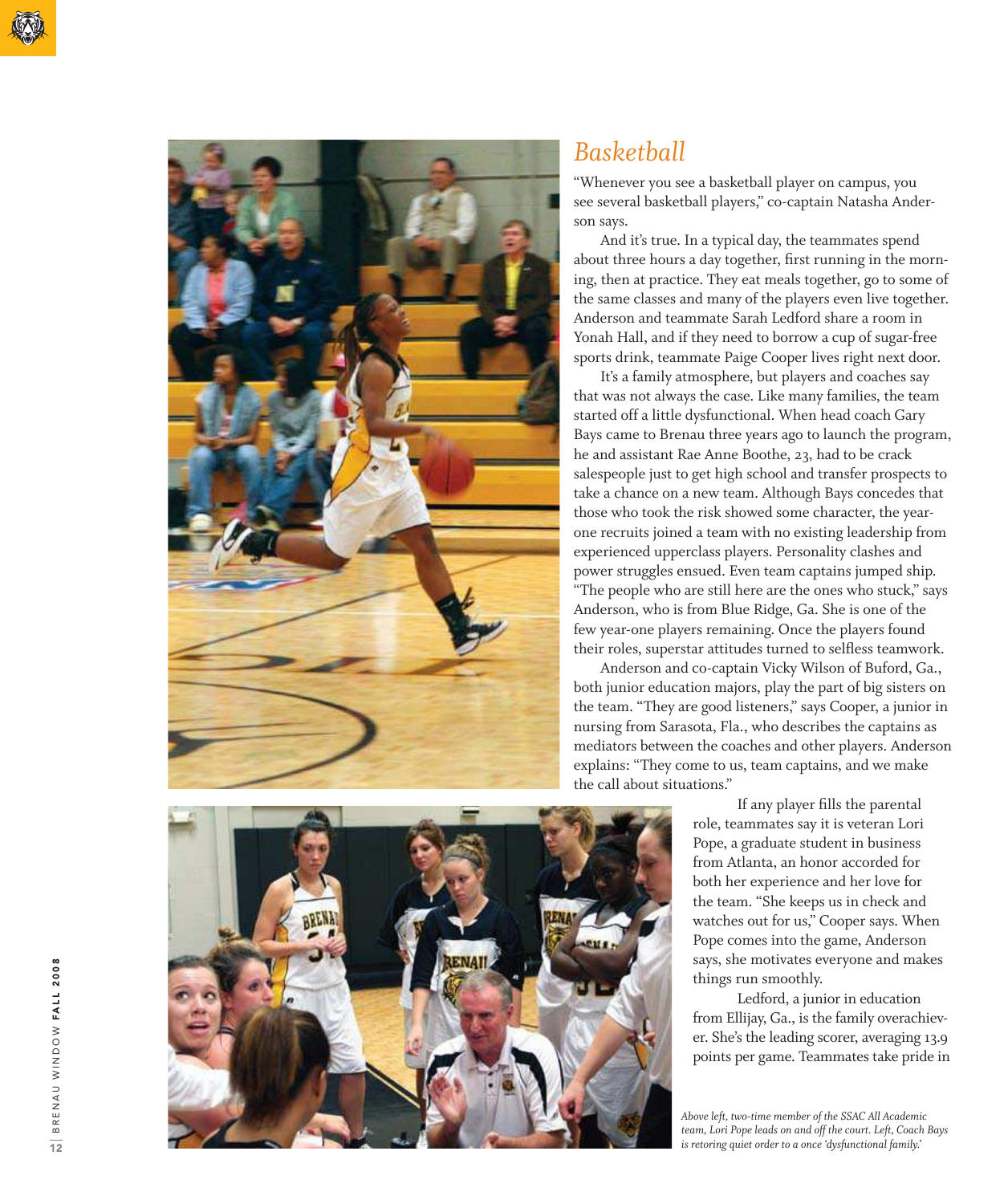*Kelsey Aley, a freshman in biology from Tallahassee, Fla., wakes at 7 a.m., grabs breakfast in her room and heads to class. After that, she has required study hall in the library three times as week. On Tuesdays and Thursdays, she meets with Volleyball Coach Matthews for individual practice. Real practice with the rest of the team begins at 6 p.m. and can last until 9 p.m. or later. It's up to Aley to schedule required thrice-a-week weightlifting, "wherever it fits in."* 

*If any Golden Tigers volleyball player thinks about making excuses for being late or cheating on workouts, Matthews is one step ahead. Each player signs a player-coach contract, which includes an honesty clause, says Aley. New players are not the only ones adjusting to the Matthews regimen. Audra VanArsdale, a junior accounting major from Pelham, Ala., had to retool the way she plans her day as well. Once, VanArsdale got so caught up in getting where she needed to be on time (the contract has a clause on punctuality as well), that she forgot to eat. "In one class, I looked down, and my hands were shaking," she says. Now she packs a lunch.*

her recognition as the first Golden Tiger to win SSAC All Conference recognition.

 Cooper's personality is similar to an easy-going little sister. The team's leading rebounder, she says she likes to make people happy and comfortable, an attitude that has great value in recruiting new players.

 In fact, the whole team now participates in recruiting. After a potential player interviews with coaches, the recruit practices with the team. Although recruits may fool some of the coaches some of the time, hardly anything of their true selves gets by the players on the court, Bays says. They'll quickly ferret out and expose slouchers and prima donnas. As a result of the new team attitude, the Tigers are reaping rewards. The team went from a 10-20 record in year one to 16-15 last year and qualified for the conference tournament with its sixth-place finish. That's a good start, Bays concedes, but the challenge is to stay hungry.

 "Now teams know Brenau is good," says team leader Pope. "We've got to keep playing like we are. We can't go back to those bad habits and selfishness."

### *Volleyball*

It's not every night that volleyball gets a spot on primetime TV. Every four years the summer Olympics turns the camera to both the indoor and outdoor varieties. This year especially viewers across America tuned in to watch gold-medal beach duo Misty May-Treanor and Kerri Walsh and the silver-medal U.S. indoor volleyball team – everybody, it seemed, except the Golden Tigers volleyball team. They were too busy with their own mini-Olympics.

 Starting in mid-August, the players spent two weeks in the gym. At the end of gruelling eight-hour days, staying up late to watch other women thump volleyballs was not nearly as appealing as flopping into bed to recover for the next day. It was all part of head coach Meredith Matthews' plan to get Brenau volleyball players

focused on Brenau volleyball. Matthews took over in mid-season last year, and she immediately established a tougher regimen to counteract what she called the team's losing mentality.

 "They had the mind-set that it's OK to lose," she says. In past seasons, fan attendance has been low, Matthews adds, because clearly players weren't even proud of their own team.

 Matthews kicked some veteran players off the team and brought in new ones for a fresh start. Since players themselves were not doing their own time management, Matthews took charge of that as well – mapping out daily schedules for individuals that laid out time for practices and schoolwork. Players sign a contract that puts them on probation if they fall below a 2.8 GPA. Misbehave on or off the court and you're history.

 Matthews admits there was resistance at first. "They were, like, 'are you serious'?" But she adds unapologetically that "what you learn from me, you can use in life." If a woman plays volleyball scared, Matthews wonders, then how is she going to handle academic challenges? How will she respond after college when she faces a demanding boss? Happily, Matthews says, the players are beginning to get it – not only as life lessons but as part of the more immediate task of playing well against tough competitors. Last season, she says she screamed directions to the players on the court during games. Now she has them "brainwashed" enough from disciplined practice that they react instinctively during games.

 Audra VanArsdale, a junior in accounting from Pelham, Ala., says before Matthews took over the team, the players were frustrated by their lack of productivity.

 "This year is better," she says, "because it feels like it's worth my time."

 *– Julie W. Boley*